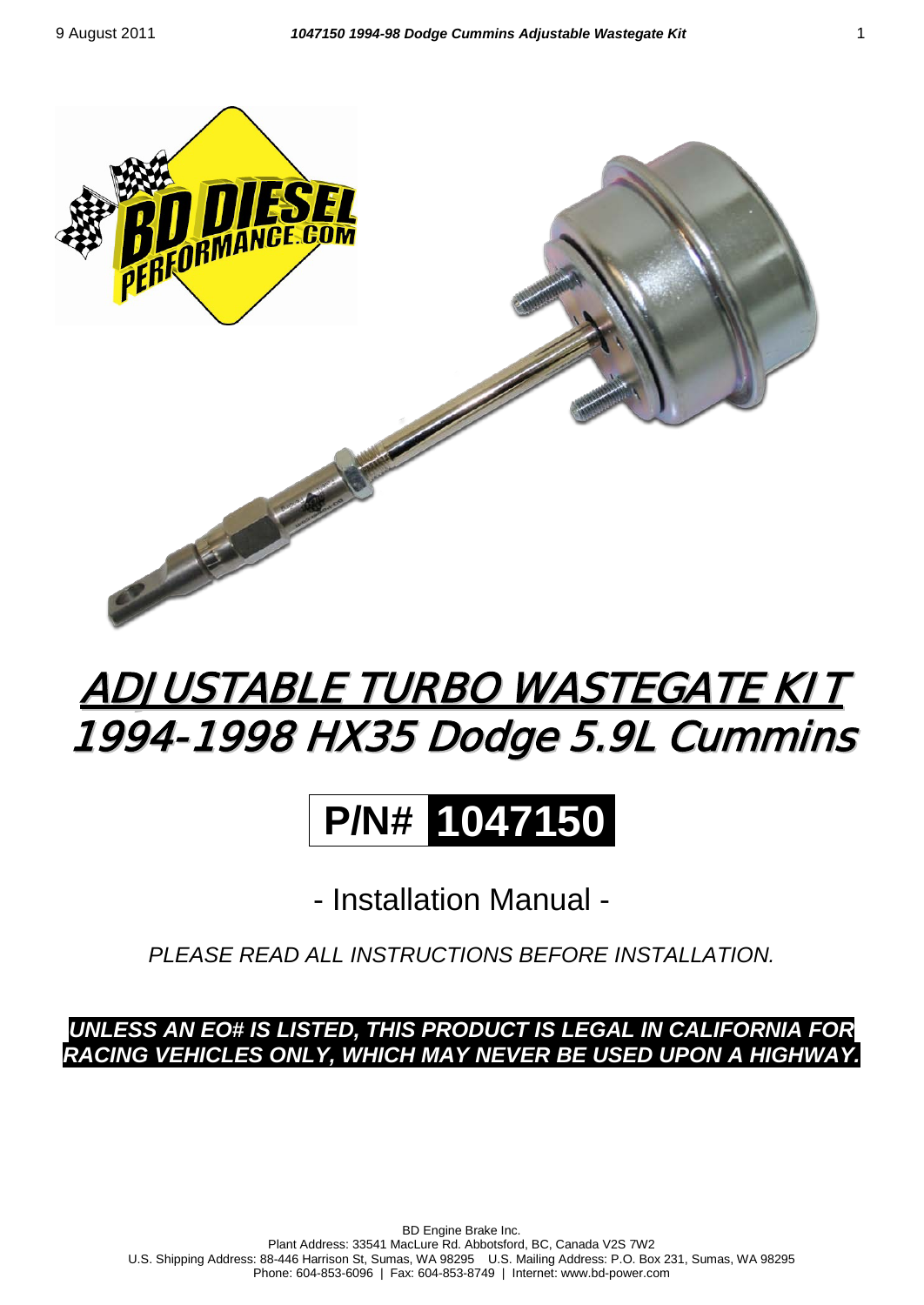#### **Introduction**

The purpose of this kit is to allow the user to adjust the amount of boost pressure generated by their turbocharger. The larger diaphram prevents waste gate creep and controls the waste gate much more efficiently.

#### Available Accessories

• *BD Super B turbo, BD Twin Turbo, BD Super B Special turbo*

#### Kit Contents

| <b>Part Number</b> | <b>Description</b>      | <b>Qty.</b>   |
|--------------------|-------------------------|---------------|
| 1452255SS          | Rod End                 |               |
| 1130141            | 5/16" Nut               |               |
| 1462445            | <b>Lock Nut</b>         | $\mathcal{P}$ |
| 1453225            | Actuator                |               |
| 1407153            | Clamp                   | $\mathcal{P}$ |
| 1407152            | Circlip                 |               |
| 1407155            | <b>Wastegate Tubing</b> | 12 inches     |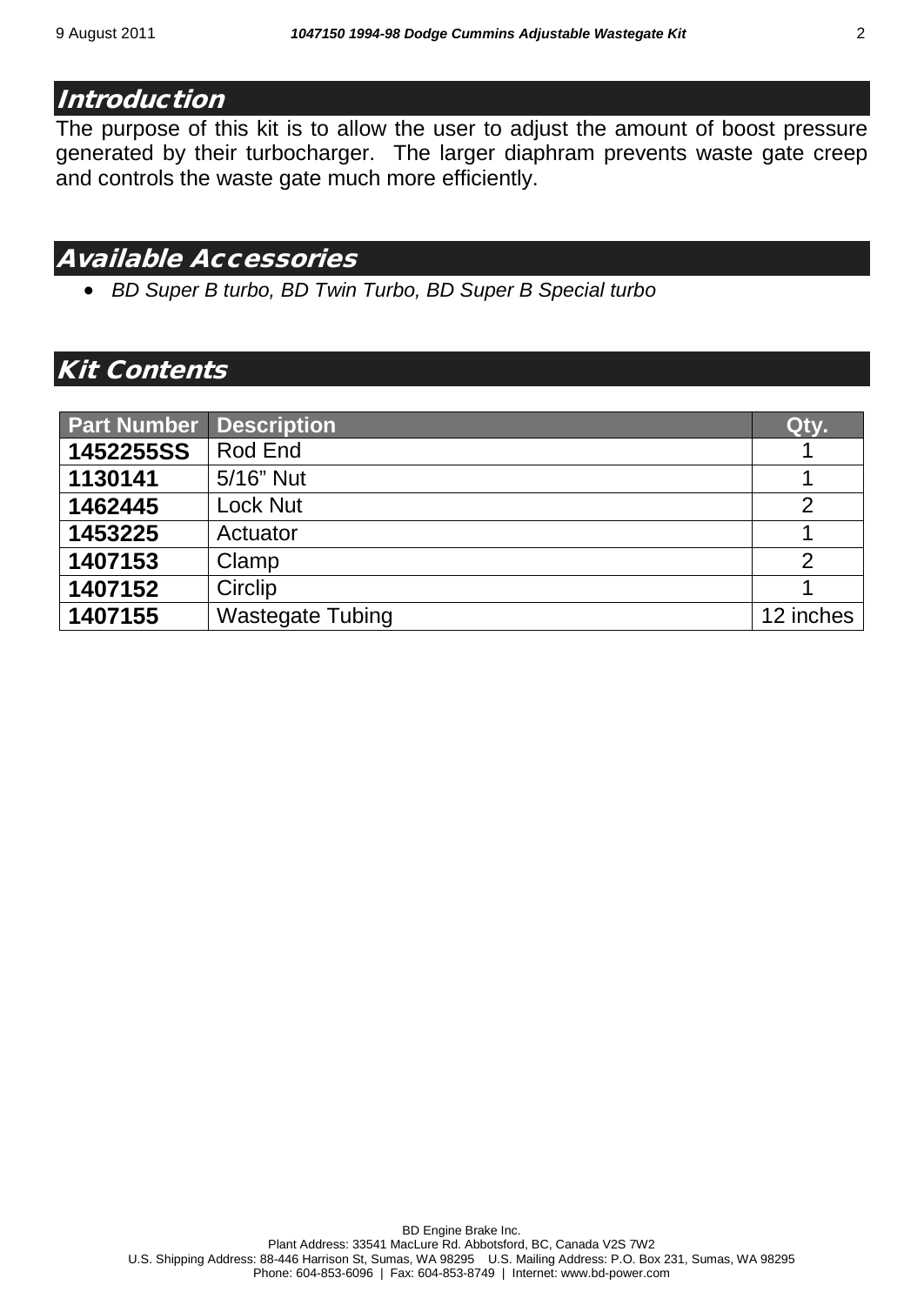### Installation

- 1. Remove factory wastegate. Use an 11mm socket or wrench to remove the nuts holding the wastegate to the bracket.
- 2. Remove the cir-clip. Be sure to save this as it will be reused.
- 3. Slide the wastegate off of the actuation rod and discard it. Note that you may need to apply air pressure to the wastegate cylinder to remove the wastegate.
- 4. Install the BD High Performance Wastegate into the wastegate bracket and secure to the bracket using the supplied mounting nuts (finger tight). Be sure to orientate the wastegate hose inlet correctly as well as install the wastegate adjustment locknut. Apply air pressure to the wastegate diaphram; this should stroke



the rod end forward. Align the wastegate arm hole with the BD rod end and insert and lock into place with the supplied cir clip. Once the clip is in place you can then tighten the mounting nuts.

5. To adjust the unit, loosen the lock nut and turn the rod end. Remember: The shorter the rod, the more boost pressure you will make. When looking at the rod end, turn the rod end clockwise for more boost pressure. The wastegate is pre-set to open at 30psi. Once you have set the boost pressure, re-install the circlip and tighten the lock nut.